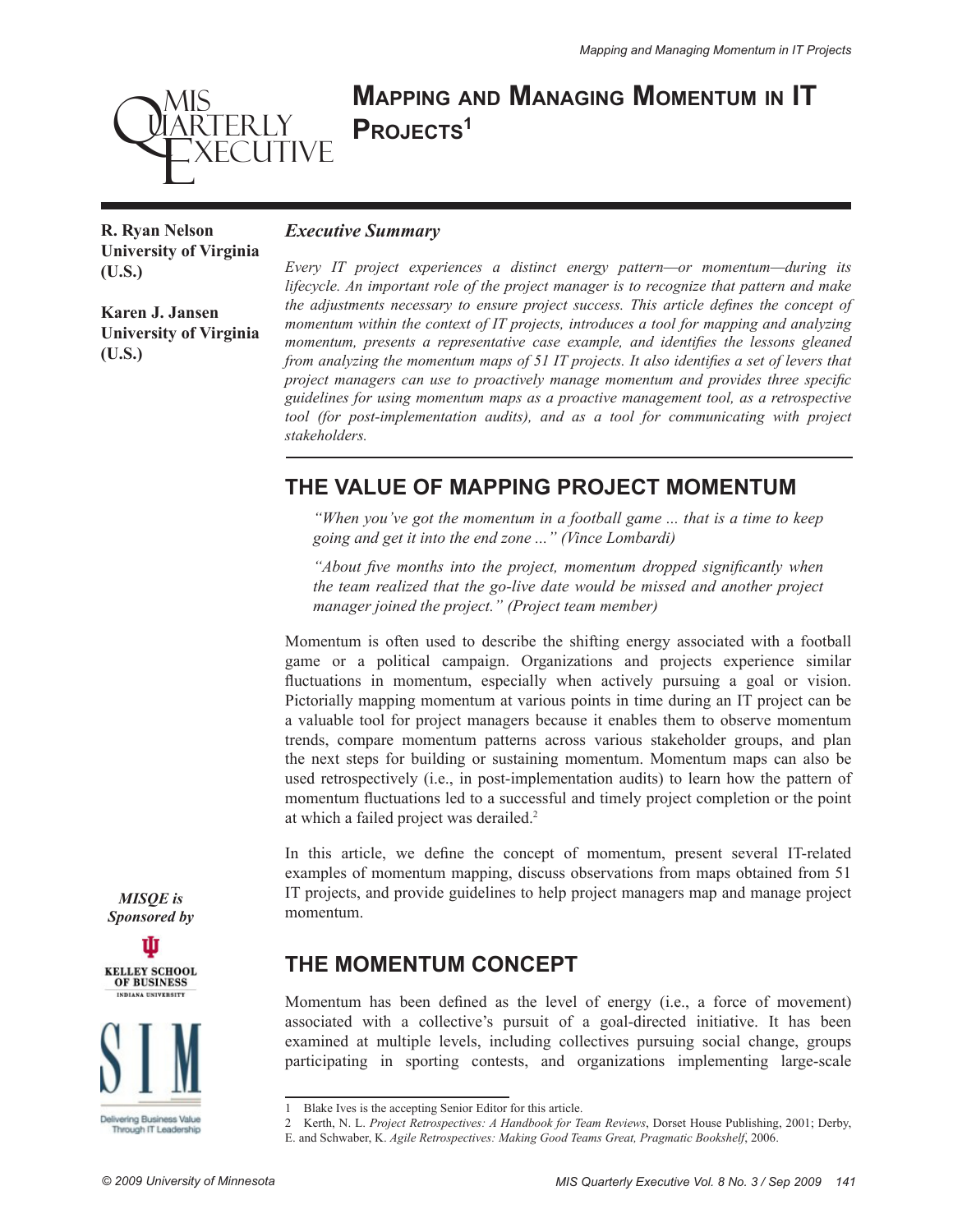change.3 From start to finish, all IT projects experience fluctuations in momentum, benefiting from events that create positive momentum (e.g., endorsements, project kick-off meetings, high visibility, or reaching milestones) and suffering from events that decrease momentum (e.g., competing projects, technical glitches, or staff turnover). It is important to note that momentum is often socially constructed among participants as they attempt to make sense of events and their implications. Research has established that social information conveying urgency (e.g., "we need to do this"), feasibility (e.g., "we can do this"), progress (e.g., "we are doing this"), and dramatic devices (e.g., music, moving appeals, powerful imagery) are positively related to momentum.<sup>4</sup>

### **GRAPHING PROJECT MOMENTUM**

Using graphical data to identify organizational phenomena is not new.<sup>5</sup> For example, Sabherwal et al. (2001) created graphical depictions of how the rate of change in specific alignment-associated events varied over time, to demonstrate the concept of punctuated equilibrium. Focusing on new technology development, Tyre and Orlikowski (1994) created a graphical depiction of how the rate of change (described as the level of adaptive activity) since installation of the technology varied over time. Their resulting graph illustrated a key insight—that projects have a relatively brief window of opportunity to explore and modify new process technology. At the project level, Keil (1995) produced a map of project information (positive, ambiguous, or negative) at key decision points during a decade-long project to capture how one factor (organizational commitment) was concealing negative information that should have led to suspending the project. In summary, graphical depictions such as these can provide valuable insights that alternative approaches miss. According to Tufte, "of all methods for analyzing and communicating statistical information, well-designed data graphics are usually the simplest and, at the same time, the most powerful."<sup>6</sup>

Visual depictions of trends in IT project momentum over time and reasons for fluctuations provide project managers with opportunities to capitalize on rich process data. For example, momentum maps can be used as a communication tool to collectively make sense of events, learn from various stakeholders' perspectives, and identify important triggers of momentum shifts.

# **ANALYZING IT PROJECT MOMENTUM**

For this study, we conducted a qualitative analysis of 51 momentum maps that were captured by graduate student teams while conducting post-implementation audits (called "project retrospectives" in the rest of this article) between  $2005$  and  $2008$ .<sup>7</sup> These maps effectively illustrate how each project has a unique pattern of momentum fluctuations. In fact, project team members often commented on how valuable the momentum maps were for highlighting underlying dynamics and "breathing life" into how and why events unfolded as they did.

We also evaluated the success of the projects from both process (i.e., time, cost, and product) and outcome (value, use, and learning) perspectives.8 Based on the success rates shown on the next page, we conclude that proactive management of a project's momentum *during implementation* (rather than in retrospect) could not only lead to time-related improvements, but also to improvements in the other five areas.

<sup>3</sup> See, for example Adler, P. *Momentum: A Theory of Social Action*, Sage, 1981; Jansen, K. J. "From persistence to pursuit: A longitudinal examination of momentum during the early stages of strategic change," *Organization Science* (15:3), 2004, pp. 276-294; and Burke, K. L., Burke, M. M., and Joyner, A. B. "Perceptions of momentum in college and high school basketball: An exploratory case study investigation," *Journal of Sport Behavior* (22), 1999, pp. 303-309.

<sup>4</sup> Dutton, J. E. and Duncan, R. B. "The creation of momentum for change through the process of strategic issue diagnosis," *Strategic Management Journal* (8:3), 1987, pp. 279-295; Gersick, C. J. G. "Pacing strategic change: The case of a new venture," *Academy of Management Journal* (37:1), 1994, pp. 9-45; Ginsberg, A. and Venkatraman, N. "Institutional initiatives for technological change: From issue interpretation to strategic choice," *Organization Studies*  (16:3), 1995, pp. 425-448; Jansen, op. cit., 2004.

<sup>5</sup> Sabherwal, R., Hirschheim, R., and Goles, T. "The dynamics of alignment: Insights from a punctuated equilibrium model," *Organization Science* (12:2), 2001, pp. 179-197; Tyre, M. J. and Orlikowski, W. J. "Windows of opportunity: Temporal patterns of technological adaptation in organizations," *Organization Science*  (5), 1994, pp. 98-118; Keil, M. "Pulling the plug: Software project management and the problem of project escalation," *MIS Quarterly*  (19:4), 1995, pp. 421-447.

<sup>6</sup> Tufte, E. R. *The Visual Display of Quantitative Information*, Cheshire, CT: Graphics Press, 1983, p. 9.

<sup>7</sup> The tool used in the research for creating and analyzing momentum maps can be downloaded in either Word or PDF format via the following links: http://gates.comm.virginia.edu/rrn2n/momentum.pdf and http://gates.comm.virginia.edu/rrn2n/momentum.doc.

<sup>8</sup> For an in-depth discussion on evaluating project success, see Nelson, R. R. "Project Retrospectives: Evaluating Project Success, Failure, and Everything in Between," *MIS Quarterly Executive* (4:3), 2005, pp. 361-372.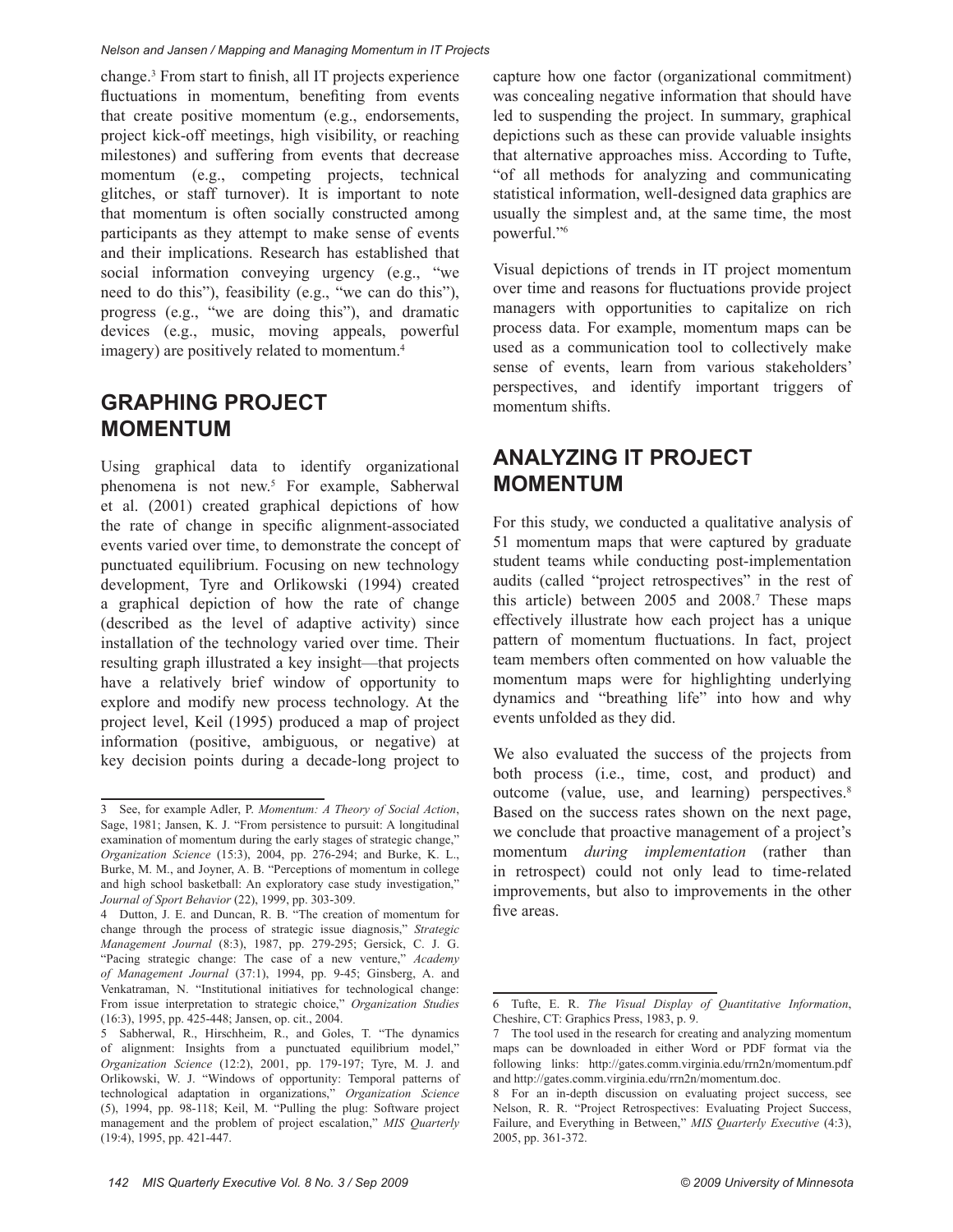| % of Successful Projects |     |  |
|--------------------------|-----|--|
| Time                     | 33% |  |
| Cost                     | 41% |  |
| Product                  | 55% |  |
| Value                    | 65% |  |
| Use                      | 76% |  |
| Learning                 | 80% |  |

# **THE COLLEGE BOARD'S IODS PROJECT: A CASE STUDY OF MOMENTUM**

To demonstrate the important role momentum fluctuations play in IT projects, we describe a project implemented by the College Board using the summary momentum map (consolidated from developers', managers', users', and sponsors' retrospections) depicted in Figure 1.9

In 2007, the College Board<sup>10</sup> initiated the integrated Operational Data Store (iODS) infrastructure project, with the objective of laying the foundation for provisioning high-quality, integrated, and timely

information throughout the organization. The first iteration of iODS had a team of 31 people, a budget of \$2.5 million, and a deadline of June 2008.

As depicted in Figure 1, the iODS project experienced an early decrease in momentum, attributed to team formation issues and spending too much time in the "fuzzy front-end" waiting for approval. As described by one of the project team members:

*"In the beginning, the momentum was slow because the team was new, and we needed to define the scope and get approval from senior management on the charter."*

Another team member added:

*"Roles and responsibilities of the team members were unclear, leaving enough room for confusion to cause a slowdown in project activities."* 

Throughout the next several months of the project (requirements and design phases), momentum increased as major milestones, such as the definition of the project's scope and the base-lining of the project's requirements, were reached. Both of these



<sup>9</sup> Momentum throughout the project lifecycle is assessed relative to an arbitrary starting point (approximately mid-way) on the vertical axis. 10 The College Board is a U.S. not-for-profit educational testing and educational reform organization that provides a variety of products and services to students, schools, and educational professionals.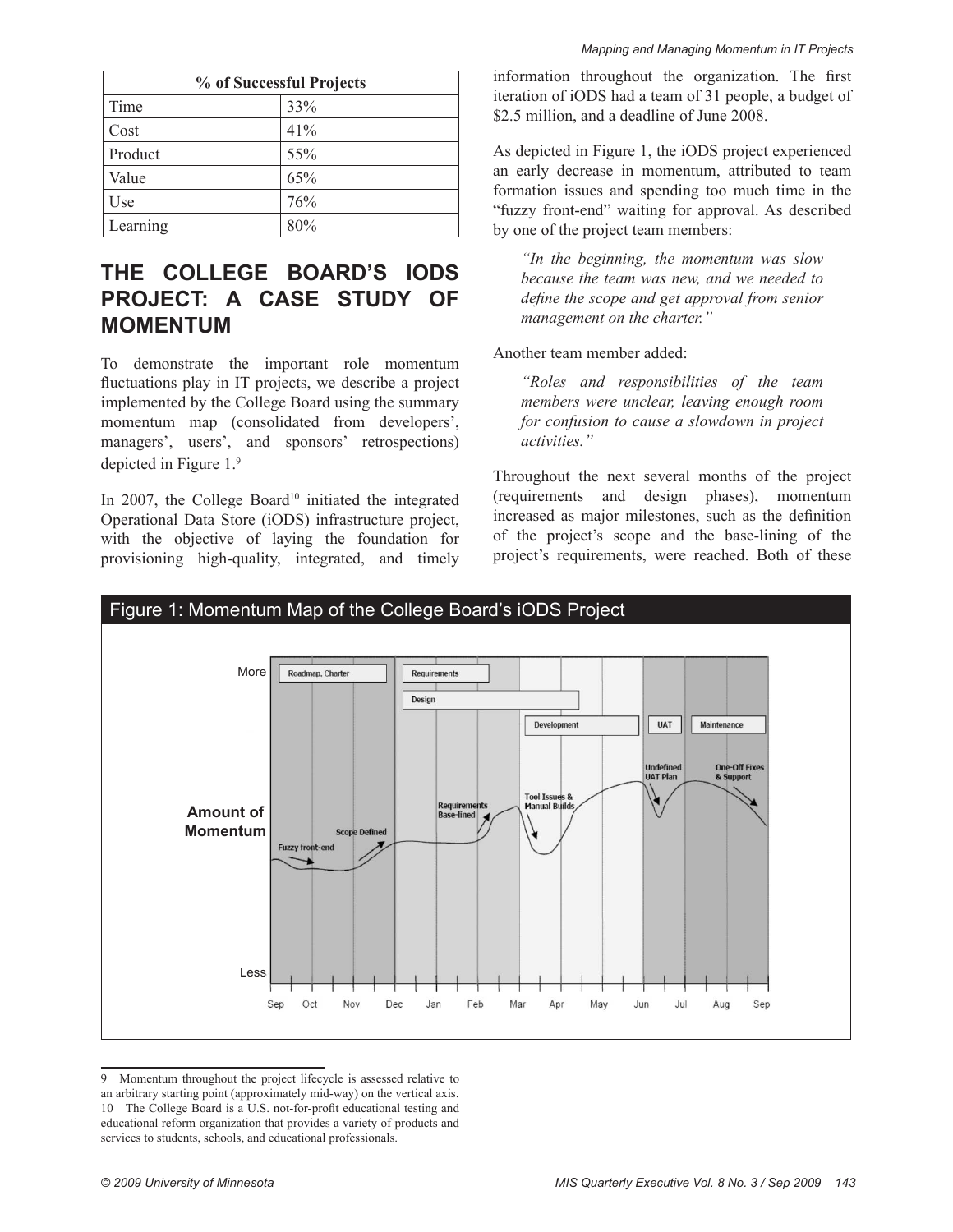milestones resulted in improved focus by everyone involved with the project. In the words of the project manager:

*"Once the current-state documentation was complete, we all began to feel more comfortable with the size, depth, and complexity of the scope. This led to a surge in output as we ramped up on requirements and architecture leading into the Christmas break."*

At the beginning of the development phase (about halfway through the project), there was a significant decrease in momentum when the development team experienced several issues with the data warehousing tool and got bogged down by an initial build process that was manual and time-consuming. These issues delayed progress for several weeks. Once the team resolved the tool issues and locked down the build process, project momentum steadily increased until the end of development (end of May 2008).

Project momentum decreased for a third time during the user acceptance testing phase in June 2008. The team had not created a test plan and momentum stalled until one was created. As described by the information solutions manager, the lack of planning was exacerbated by bureaucratic processes, derailing what had been three months of increasing momentum:

*"We were unsuccessful in adding resources midstream in user acceptance testing due to the lengthy authorization process. We did rebound from this episode but lost momentum. The aspect in my mind that doesn't show in the curve is the unrealized gain we could have had from coordinating system and user acceptance testing had we planned earlier."*

Once user acceptance testing was completed and the project went live, there followed a period of maintenance, consisting of low-priority bug fixes and user-requested enhancements. Only a subset of the team was involved during this period, and the project was winding down, so momentum naturally declined during this period.

In their concluding remarks, the retrospective team classified this project as a success, citing that it came in just under budget, met the target date, and delivered a high-quality product. The team attributed much of this success to two factors:

1. A tight project schedule, which pushed everyone to work faster than they might have done if there had been a more relaxed project schedule.

2. Effective communication practices (e.g., daily development team review meetings and weekly team status meetings) that facilitated issue discovery and resolution, while generating positive momentum at key points throughout the project.

# **MANAGING IT PROJECT MOMENTUM**

The iODS project is representative of the 51 projects studied in that each project experienced numerous fluctuations in momentum. Some of the fluctuations were effectively managed by project leaders and some were not. We highlight below the insights into managing IT project momentum gleaned from our synthesis and qualitative analysis of the 51 momentum maps.

#### *Stakeholders Mostly Have Convergent Perceptions of Momentum …*

In general, the various stakeholders of a given project were found to share similar perspectives on momentum—particularly when considering the general shape of the map over time, the slope of the curve, and significant changes in direction.<sup>11</sup> In other words, when viewed holistically, different stakeholders tend to have a similar view of the impact that significant events $12$  have on project momentum. This finding was especially profound at various points in the project lifecycle—e.g., at project kickoff, during the later stages of a project, and when there are particularly steep slopes representing dramatic changes in project momentum. Consistent with previous research, our analysis found evidence that different stakeholders' perceptions of momentum converged as momentum built.

### *… But Some Stakeholders Can Have Different Perspectives*

While most of the 51 retrospective teams presented a consolidated momentum map of a project (as depicted in Figure 1), some teams retained individual

<sup>11</sup> Actual levels of momentum and the variance at any specific point are less relevant than the slopes, changes in direction, and general shape of the curve over time. In other words, we are more interested in the first derivative of the relationship than in the actual values at any one point in time.

<sup>12</sup> Jansen, op. cit., 2004, proposed that events differ in terms of their impact. She pointed out that events may be localized (e.g., influencing a certain subset of those involved), codifying (e.g., large-scale agreement across all involved parties), or equivocal (e.g., a variety of interpretations as to whether the event contributes to or detracts from momentum).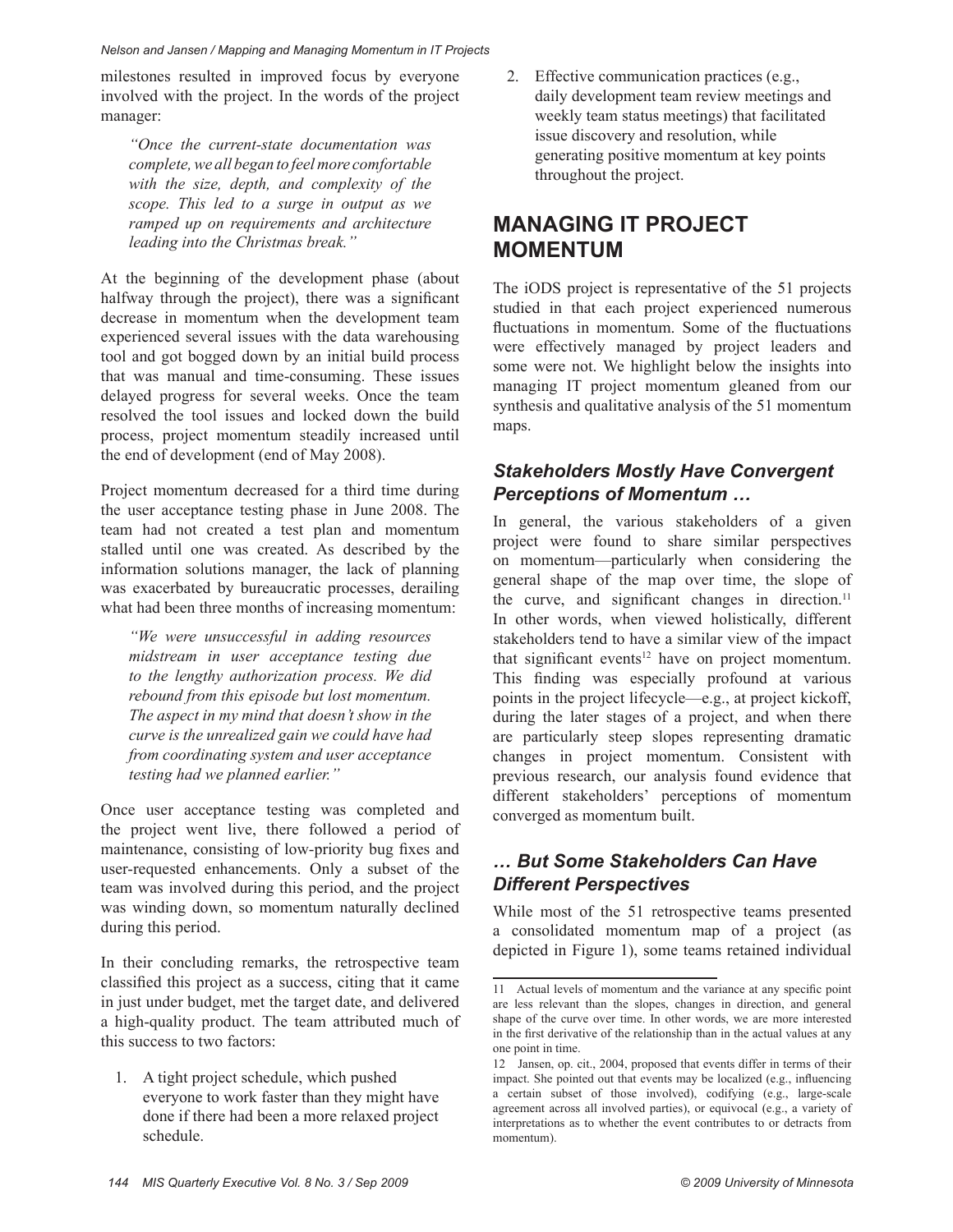stakeholder maps to depict different stakeholder perspectives. As described above, stakeholders shared a fairly consistent view of momentum fluctuations throughout the life of a project, especially at major events or significant shifts in momentum. However, there was a small subset of maps that depicted dramatically different perceptions of project momentum. For example, the map in Figure 2 reveals a client and vendor having diametrically opposing views of the momentum of a project to launch a new software product. While the vendor's perception of momentum increased as a major deadline approached (pre-launch on the map), disagreements in the client organization over key features coupled with schedule concerns contributed to the perception that momentum decreased significantly at this seminal point in the project life cycle. Following the deadline, the vendor's momentum started to fall—the push was over and the lack of change management had taken its toll. Conversely, the client team began to build momentum to bring the project to completion.

In analyzing the subset of maps depicting multiple stakeholder perspectives of project momentum, we observed that managers' maps tended to be both higher and flatter (fewer dramatic peaks and valleys) than those of project team members and end users. We believe this indicates an optimism on the part of managers that is not always shared by all team members and end users. So, even with general agreement on the shape of a map, various stakeholder groups often have interesting patterns of divergence, suggesting that some events may affect certain stakeholders in different ways.

#### *Project Start and Finish*

The vast majority of the 51 projects studied (84%) began with an upward trajectory in momentum, indicating that projects tend to start off with significant positive energy. Key events that trigger this positive start are kickoff meetings and announcements, public endorsements by executive sponsors, and social interactions. On the other hand, momentum at the end of a project was almost as likely to be on a downward trajectory (45%) as an upward one (55%). Key events that were correlated with declining momentum at the end of a project included missed deadlines and budgets, disenchanted users, and "burned out" team members.

### *Positive and Negative Spirals*

We also examined the maps for graphical signs of overall increasing or decreasing momentum. About a third (35%) of the projects exhibited a positive (or

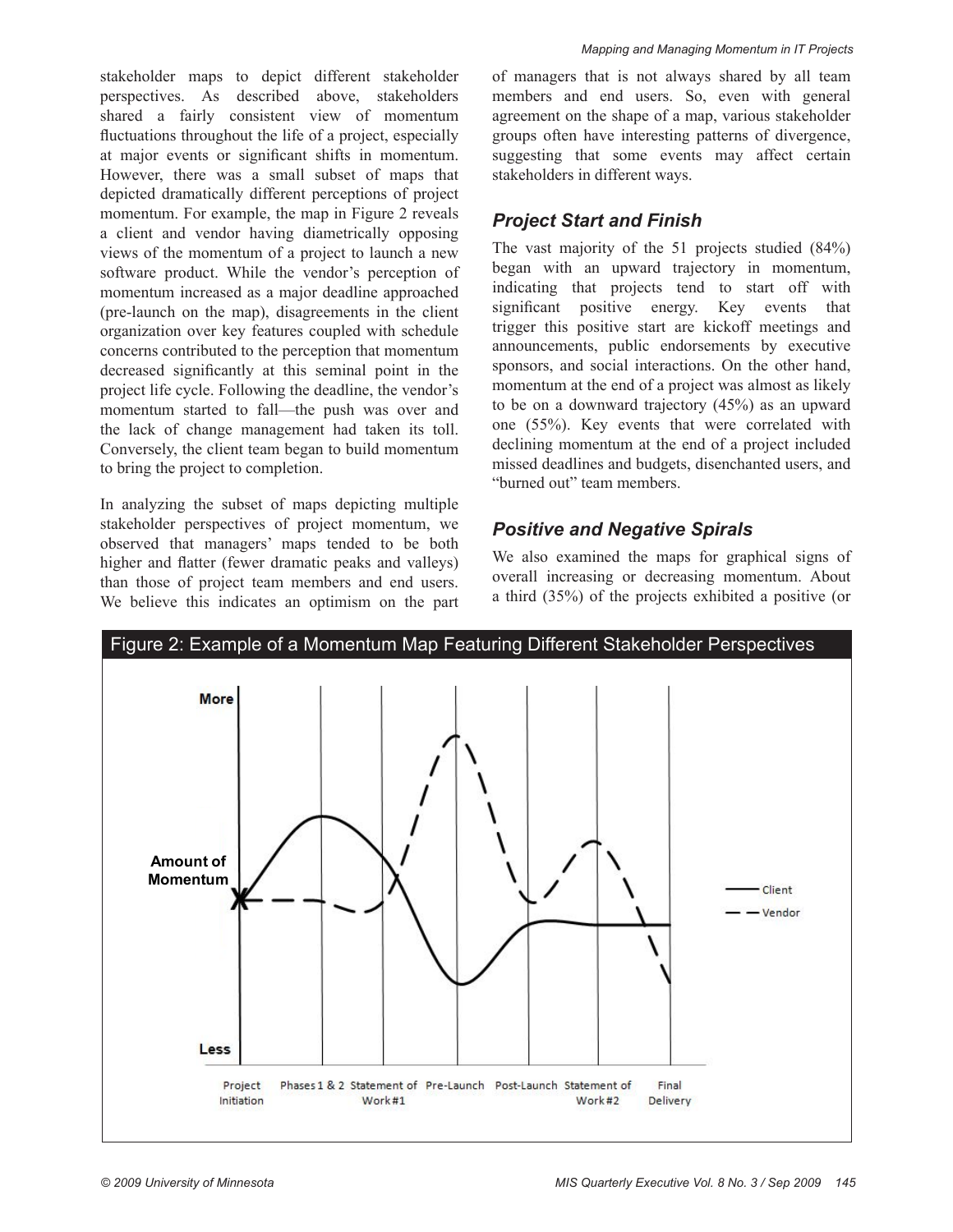upward) spiral, defined as having positive trajectories that increasingly outweighed negative dips as the project moved through its lifecycle. A project whose overall momentum remains above the baseline with a positive spiral is perhaps the best case scenario for a project's momentum. In contrast, 12% of projects showed signs of a negative spiral, with negative dips increasingly outweighing positive trajectories over time. Negative spirals represent an overall decrease in energy over time and possibly also indicate that stakeholder commitment declines as the project progresses. The maps of the remaining 53% of projects exhibited no clear overall trend up or down.

### *Inflection Points*

The most interesting features of the momentum maps are the inflection points—where there is a significant change in the direction of project momentum. On average, projects experienced a total of five significant changes in momentum during their lifetime (between start and finish). With an average project length of just under two years (range = 6 to 72 months), *this means there was, on average, about 4.75 months between inflection points*. We examine the activities contributing to changes in the direction of momentum in more detail below.

### *Factors Contributing to Momentum Increases and Decreases*

Project managers who are aware of the events and activities that positively and negatively influence momentum, and the effect these events may have on various constituents, can better manage momentum and thus potentially shorten implementation time and improve the chances of project success. Figure 3 lists the top five factors contributing to momentum increases and decreases that were uncovered through our retrospectives. These factors indicate the key levers available to project managers for maintaining and increasing momentum during the course of an IT project. Note that some factors, such as a change in project leadership, could, in different circumstances, contribute to either an increase or decrease in momentum.

It was not surprising to learn that 55% of the projects experienced significant increases in momentum when stakeholders perceived progress toward their goal. The completion of key deliverables is clearly the best driver of positive momentum in an IT project. While the next two factors contributing to increasing momentum are relatively straightforward to implement (e.g., by formulating and executing a good communication plan), the fourth—changing the project manager—can involve a great deal of effort and disruption. Even so, 20% of the projects in our research experienced a significant turnaround in momentum after replacing the project manager, and this, in turn, contributed to the eventual success of the project.

Slow progress or missed deadlines resulted in declining momentum in 53% of the projects. Resource constraints (e.g., inadequate staffing) and technical problems (e.g., the crash of a server) were also fairly common causes of declining momentum, each experienced by roughly 30% of the projects studied.

Our finding that the average project experiences five significant changes in momentum (inflection points) during its life cycle, provides a useful heuristic to project managers seeking to increase momentum, while avoiding the seemingly inevitable "land mines" (those factors that decrease momentum) along the way. None of the 51 projects went from start to finish without experiencing at least one significant decrease in momentum at some point. If several months have passed since the last downward turn in momentum, our data suggests that project managers should be on the lookout for land mines and take appropriate action. Most of the negative factors shown in Figure 3 are, at least to some extent, under the project manager's control.

| Figure 3: Top Five Factors Contributing to Momentum Increases and Decreases |                 |                                             |          |  |
|-----------------------------------------------------------------------------|-----------------|---------------------------------------------|----------|--|
| <b>Increases</b>                                                            | $%$ of          | <b>Decreases</b>                            | $%$ of   |  |
|                                                                             | <b>Projects</b> |                                             | Projects |  |
| 1. Perceived progress toward goal (e.g.,<br>completed deliverables).        | 55%             | 1. Slow progress or missed deadlines.       | 53%      |  |
| 2. Launch events tied to project.                                           | 24%             | 2. Resource constraints.                    | 33%      |  |
| 3. Communication (e.g., key<br>announcements).                              | $22\%$          | 3. Technical problems.                      | 29%      |  |
| 4. Change in project leadership.                                            | 20%             | 4. Requirements issues.                     | 25%      |  |
| 5. Sponsor encouragement.                                                   | 18%             | 5. Ineffective/changing project leadership. | 20%      |  |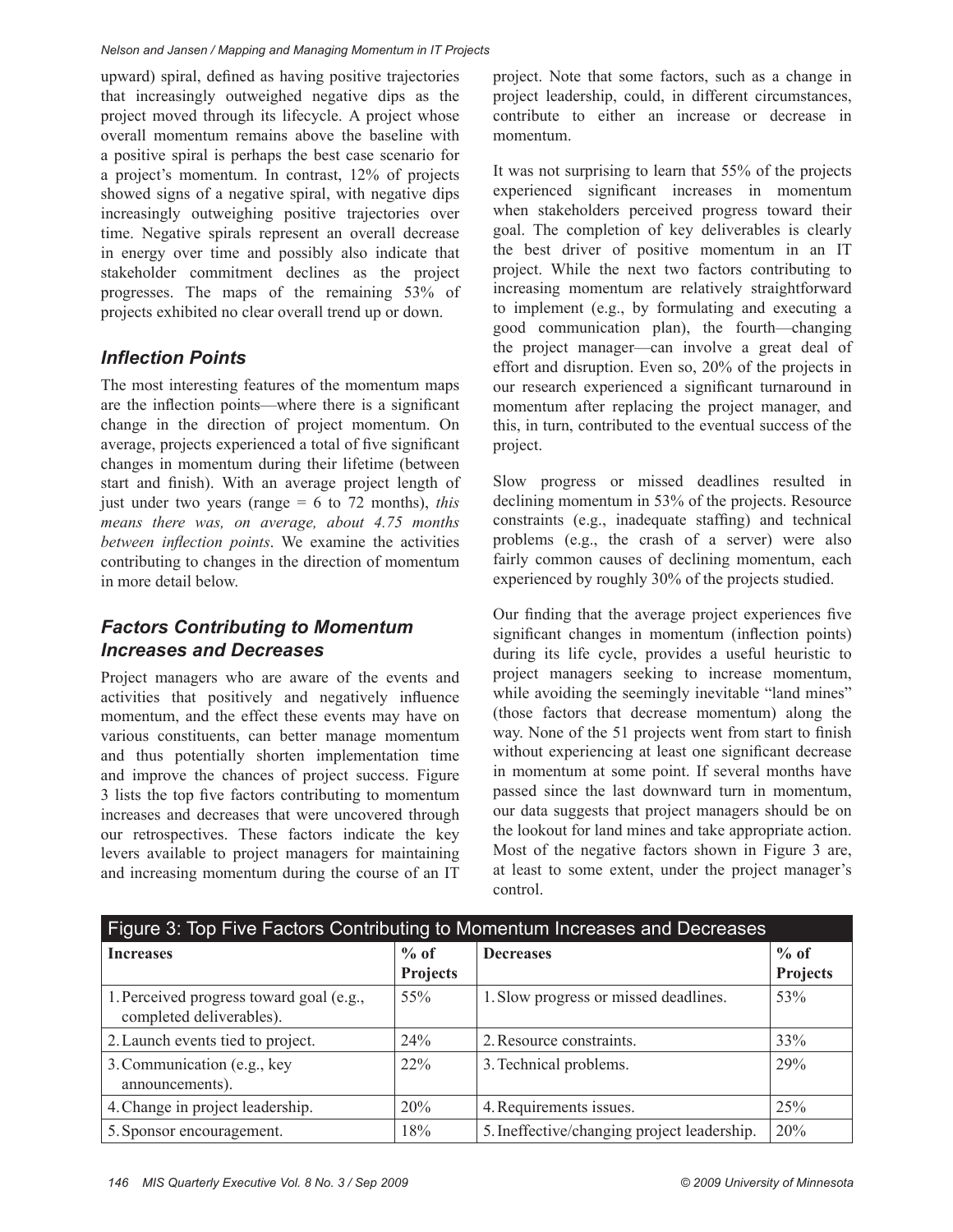As mentioned above, the best case scenario for a project manager is to have a project experience a positive spiral—i.e., positive trajectories increasingly outweighing negative dips as the project moves through its lifecycle. In such a scenario, sponsor engagement feeds social interactions, which in turn feed progress—a self-reinforcing positive spiral. On the other hand, project managers need to do everything in their power to avoid negative spirals and the loss of commitment that tends to follow. Our anecdotal evidence suggests that these projects have a greater likelihood of failure in all six areas noted above.

### **GUIDELINES FOR PROJECT MANAGERS**

Based on our research findings, we offer project managers three guidelines.

#### *1. Use Momentum Maps as a Proactive Management Tool*

Project managers should create prospective momentum plans to accompany their project plans. A project momentum plan will help to identify where inflection points (such as the periods leading up to and following major deliverables, holidays, etc.) are likely to occur. Armed with this information, the project manager can plan to use the appropriate levers that will stabilize or counteract significant swings in momentum. Once a project is underway, maps drawn from input provided by key stakeholders can shed light on how project events are affecting momentum. Trends in momentum provide valuable input when considering which levers to deploy, the most critical stakeholder groups, and the best time to intervene. The College Board iODS case study is a good example of a project that benefited not only from weekly status meetings, but also from daily reviews that served to alert the savvy project manager and allowed him to take timely corrective action. Project managers will also obtain valuable mid-project feedback on whether their efforts were successful.

#### *2. Use Momentum Maps as a Retrospective Tool*

Retrospectives are, by definition, stories of past projects. Maps such as the ones presented in Figures 1 and 2 provide a rich source of qualitative information on momentum fluctuations associated with key events that occurred during the project lifecycle. As such, they go a long way to extending the basic

information provided by a timeline and help to paint a more accurate picture of what actually happened, when it happened, and how significant the impact was. In *Agile Retrospectives: Making Good Teams Great*, 13 Derby et al. propose that energy surveys called "emotional seismographs" be captured after every major iteration or release. By taking the time to learn from the past, project managers will be better positioned for success in the future.

### *3. Use Momentum Maps as a Communication Tool*

Momentum maps can also be used to convey *changes in project perceptions* to organizational leaders and project participants. Especially with complex temporal phenomena, it is frequently difficult to convey results in a simple manner. However, seeing a consolidated momentum map or the divergence across stakeholder groups or functional departments in a visual graph can reveal much about the health of a project, in much the same way that social network diagrams have become a powerful management tool. When the maps of different stakeholder groups vary greatly, as they did in the vendor-client example above, diverse perceptions of project outcome can be expected as well. We therefore encourage project managers to use momentum maps not only as a diagnostic tool, but also as a means for communicating perceptions of project momentum to key stakeholder groups (e.g., team members, sponsors, and top management).

### **CONCLUSION**

The objectives of this article were to define the concept of momentum within the context of IT projects, introduce a tool for mapping and analyzing momentum fluctuations, and report on the key insights obtained from analyzing momentum maps across 51 IT projects. We have identified the key events or activities contributing to momentum fluctuations, shown that these can be employed to proactively manage momentum, and provided three guidelines for project managers. In short, our aim has been to generate some energy around the intriguing and important phenomenon of project momentum.

### **ABOUT THE AUTHORS**

#### **R. Ryan Nelson**

R. Ryan Nelson (rnelson@virginia.edu) is Professor and Director of the Center for the Management of

<sup>13</sup> Derby, E. and Schwaber, K., op cit., 2006.